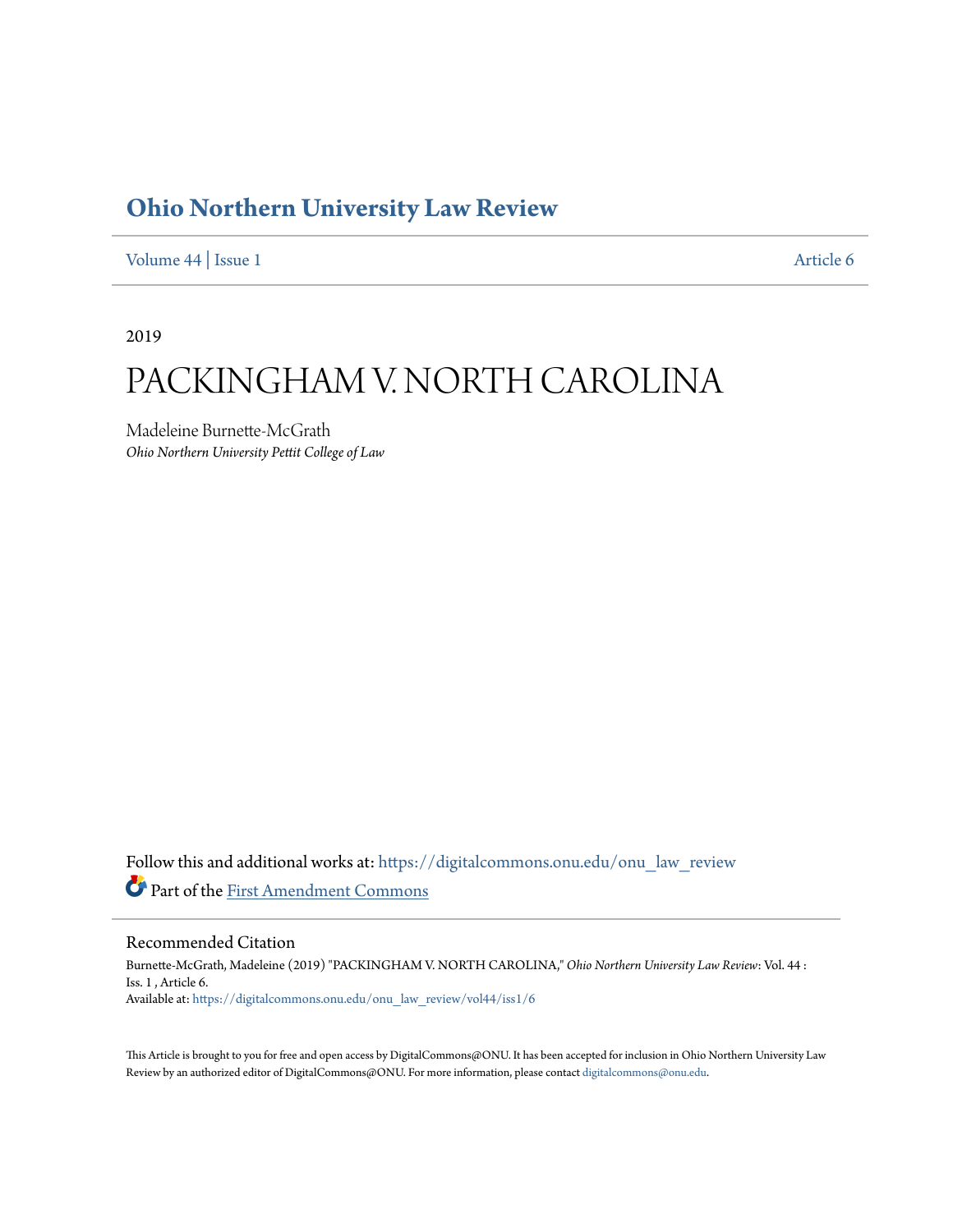# Ohio Northern University Law Review

# Student Case Potes

# **Packingham v. North Carolina 137 S. Ct. 1730 (2017)**

#### I. INTRODUCTION

The First Amendment<sup>1</sup> ensures the freedom of speech which may not be abridged by the United States government. However, there are particular instances in which it is necessary and proper for the legislature to enact laws restricting speech in order to protect other liberties.<sup>2</sup> These permissible restrictions on speech vary based on several factors, including the forum in which the restriction is imposed.<sup>3</sup> In the traditional public forum, the state typically may enforce a content-neutral restriction on speech, restricting the time, place, and manner of speech, so long as the regulations "are narrowly tailored to serve a significant government interest, and leave open ample alternative channels of communication."4

Traditionally, the rule regarding the traditional public forum was that a street or a park is a quintessential forum for the exercise of First Amendment rights.<sup>5</sup> While these places are still essential in the spatial context of where one might have access to exercise these rights, arguably a fairly limited amount of speech is exercised on streets or parks in our current culture. Instead, perhaps the most significant forum for the exchange of information and individual opinions is the Internet, and more specifically, social media.<sup>6</sup> This inexpensive and instantaneous method of

1

 <sup>1.</sup> U.S. CONST. amend. I.

 <sup>2.</sup> U.S. CONST. art. I, § 8, cl. 18.

 <sup>3.</sup> Bd. of Airport Comm'rs v. Jews for Jesus, 482 U.S. 596, 672 (1987) (citing Perry Educ. Assn. v. Perry Local Educators' Assn., 460 U.S. 37, 45-46 (1983)).

<sup>4</sup>*. Perry*, 460 U.S. at 45.

<sup>5</sup>*. See* Ward v. Rock Against Racism, 491 U.S. 781, 796 (1989) (discussing when the government may regulate speech in a traditional public forum).

 <sup>6.</sup> Packingham v. North Carolina, 137 S. Ct. 1730, 1737 (2017) (citing Reno v. ACLU, 521 U.S. 844, 868 (1997)).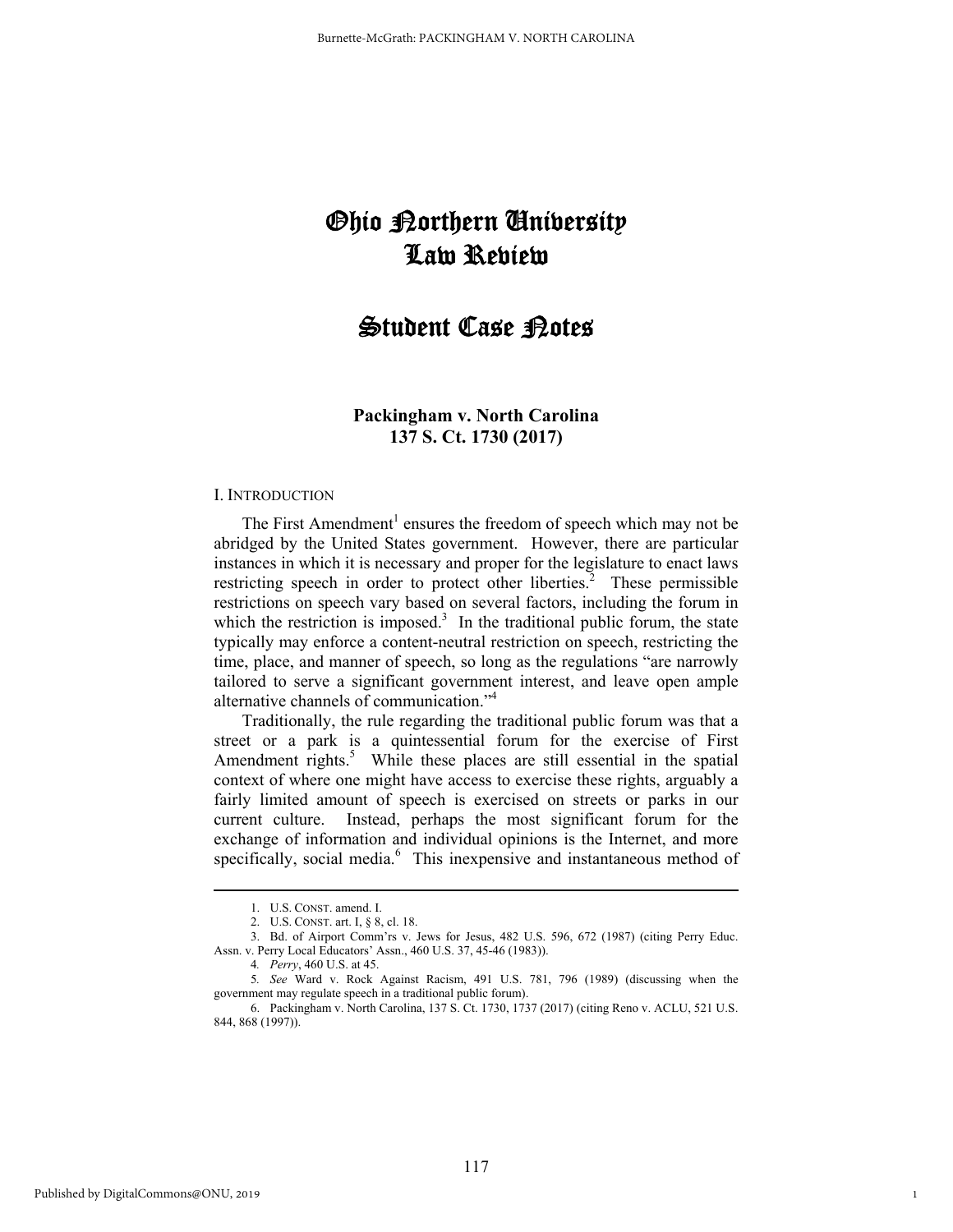communication allows for users to engage in a variety of activities, most of which are protected by the First Amendment, just as they would be protected in the traditional public forum.<sup>7</sup> Applying the same standard used in the established traditional public forum for content-neutral speech, the Supreme Court in *Packingham v. North Carolina* found North Carolina's statute<sup>8</sup> banning the use of commercial social networking sites by registered sex offenders unconstitutional.<sup>9</sup>

*Packingham* is one of the initial Supreme Court cases to address the relationship between the First Amendment and the Internet.<sup>10</sup> Using the already established standard of intermediate scrutiny to assess the constitutionality of this statute, the Court has made the first step in determining what parameters are to be set around Internet speech.<sup>10</sup> However, the concurrence cautions the Court that this may be too broad of a ruling, and with the Internet being a vast and expansive place, the implications of such a ruling may not yet be known.<sup>11</sup>

### II. STATEMENT OF FACTUAL AND PROCEDURAL HISTORY

In 2008 the North Carolina legislature enacted N.C. Gen. Stat. § 14- 202.5, which made the use of "'commercial social networking Web site where the sex offender knows that the site permits minor children to become members or to create or maintain personal Web pages'" a felonious offense.<sup>12</sup> The expansive criteria include the site being operated by a person who derives revenue from the site, facilitating social introductions between two or more persons, allowing personal profiles to be created containing personal information that may be accessed by other users, and providing a mechanism for communication with other users.<sup>13</sup> The statute allows for two exceptions: where the site's primary purpose is to facilitate commercial transactions or the site involves only one discreet service, such as email or photo-sharing. $^{14}$ 

One affected registered sex offender was Lester Gerrard Packingham (hereinafter "Packingham") from North Carolina.<sup>15</sup> In 2002 Packingham pled guilty to "taking indecent liberties with a child," an offense which required him to register as a sex offender in accordance with the state's

<sup>7</sup>*. Reno*, 521 U.S. at 870.

 <sup>8.</sup> N.C. GEN. STAT. § 14-202.5 (2009).

<sup>9</sup>*. Packingham*, 137 S. Ct. at 1738.

<sup>10</sup>*. Id.* at 1736.

<sup>11</sup>*. Id.* at 1738 (Alito, J., concurring).

<sup>12</sup>*. Id.* at 1733.

<sup>13</sup>*. Id.*

<sup>14</sup>*. Packingham*, 137 S. Ct. at 1734.

<sup>15</sup>*. Id.*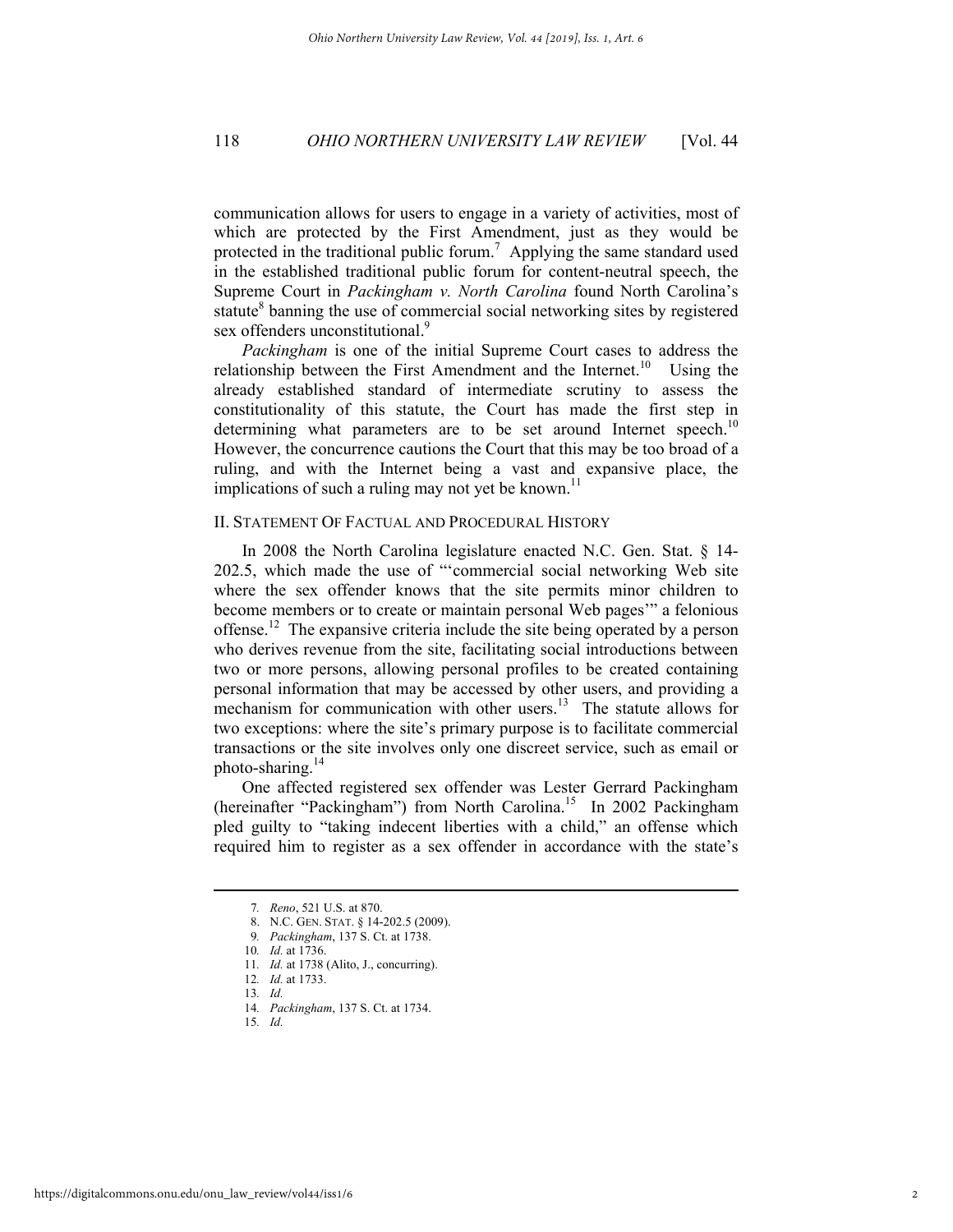registration statute.<sup>16</sup> About eight years after Packingham's plea and required registration, an officer within the Durham Police Department was tasked with investigating registered sex offenders who were believed to be violating the statute prohibiting membership and use of commercial social networking sites.17 Under a false alias, Packingham was a member of Facebook, a commonly used commercial social networking website within the meaning of the statute.<sup>18</sup> It was under this alias account where Packingham posted a public message about a court appearance he had in which the judge dismissed his parking ticket.<sup>19</sup> By matching up the false name and the time of the post with the true identity and the time of the dismissed parking ticket, the Durham Police Department was able to show enough cause to obtain a warrant and was able to connect the alias on Facebook to Packingham.<sup>20</sup>

A grand jury indicted Packingham for his violation of the commercial social networking site statute and the trial court denied a motion to dismiss for violation of Packingham's First Amendment rights.<sup>21</sup> The court of appeals reversed the trial court's ruling, stating the statute was "not narrowly tailored to serve the State's legitimate interest."<sup>22</sup> The North Carolina Supreme Court reversed the court of appeals' decision, ruling that the sex offender ban from the commercial social networking site statute was constitutional because it was carefully tailored and allowed for alternative means of communication on the Internet.<sup>23</sup> The Supreme Court granted certiorari.<sup>24</sup>

### III. COURT'S DECISION AND RATIONALE

#### *A. The Majority Opinion – Justice Kennedy*

Justice Kennedy delivered the majority opinion in which Justices Ginsburg, Breyer, Sotomayor, and Kagan joined.<sup>25</sup> Justice Alito wrote separately, concurring in judgment with which Chief Justice Roberts and Justice Thomas joined.<sup>26</sup> Newly appointed Justice Gorsuch took no part in

 <sup>16.</sup> N. C. GEN. STAT. §§ 14-208.6(a), 14-208.7 (referring to lifetime and general registration requirements for criminal offenders residing in North Carolina).

<sup>17</sup>*. Packingham*, 137 S. Ct. at 1734.

<sup>18</sup>*. Id.*

<sup>19</sup>*. Id.*

<sup>20</sup>*. Id.*

<sup>21</sup>*. Id.*

<sup>22</sup>*. Packingham*, 137 S. Ct. at 1735 (quoting State v. Packingham, 229 N.C. App. 293, 304  $(2013)$ ).

<sup>23</sup>*. Id.* 

<sup>24</sup>*. Id.* 25*. Id.* at 1733.

<sup>26</sup>*. Id.*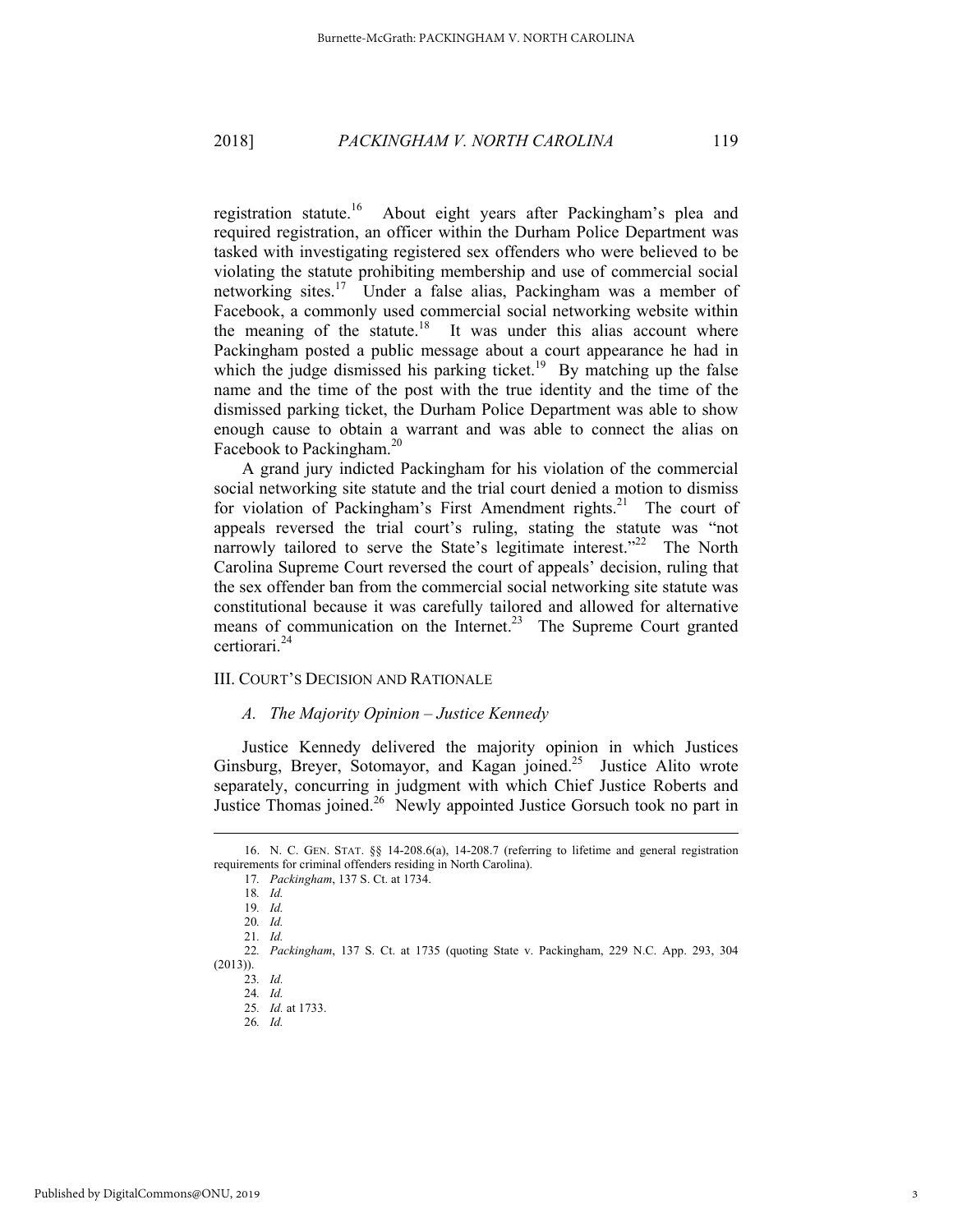the consideration of the case.<sup>27</sup> The majority utilized the intermediate scrutiny standard of review on the basis that the statute in question constituted a content-neutral limitation on speech.<sup>28</sup> This standard calls for a statute to be "narrowly tailored to serve a significant government interest" and it may not burden substantially more speech than is necessary to prevent whatever act the state is trying to prevent.<sup>29</sup> Applying this intermediate scrutiny test, the Court held that the statute was unconstitutional as the state was unable to show a legitimate government interest, failed to carry its burden of proof that the statute was narrowly tailored to directly advance its interest, and that the regulation was the least restrictive means to accomplish the state's interest.<sup>30</sup>

The state argued that the broad restrictions in the statute were required to achieve its preventative purpose, namely, that it must prevent the sexual predation of children.<sup>31</sup> Even under intermediate scrutiny, the regulation of the time, place, and manner in which the speech occurred was not overly broad.32 The state cited *Burson v. Freeman* in which this Court upheld a prohibition on political campaigns continuing to campaign within 100 feet of a polling place.<sup>33</sup> Finding that *Burson* did not support the present case, Justice Kennedy distinguished the two, noting that *Burson* involved a limited speech restriction, the burden of which was outweighed by the need to protect another fundamental right, rather than a restriction that is burdensome for a particular state interest.<sup>34</sup> *Burson* was a constitutional compromise, balancing the right to vote with the right to freedom of speech.<sup>35</sup> This analogy failed against Packingham, as there was not another constitutional right being balanced here.<sup>36</sup>

Justice Kennedy then postulated that a better analogy for the present case would derive from the reasoning in *Bd. of Airport Comm'rs of Los Angeles v. Jews for Jesus, Inc.*37 In *Jews for Jesus*, the Court found that the total ban of "First Amendment activities" at the Los Angeles International Airport was not constitutional because the ordinance covered all protected and non-disruptive speech.<sup>38</sup> Being a single private location and not allowing for such a broad ban on speech, it naturally follows that in the

32*. Packingham*, 137 S. Ct. at 1737.

<sup>27</sup>*. Packingham*, 137 S. Ct. at 1733.

<sup>28</sup>*. Id.* at 1736. 29*. Id.*

<sup>30</sup>*. Id.* at 1737.

<sup>31</sup>*. Id.*

<sup>33</sup>*. Id.* at 1738 (citing Burson v. Freeman, 504 U.S. 191 (1992)).

<sup>34</sup>*. Id.* at 1738.

<sup>35</sup>*. Id.*

<sup>36</sup>*. Id.*

<sup>37</sup>*. Packingham*, 137 S. Ct. at 1738 (citing *Jews for Jesus*, 482 U.S. at 569).

<sup>38</sup>*. Jews for Jesus*, 482 U.S. at 574.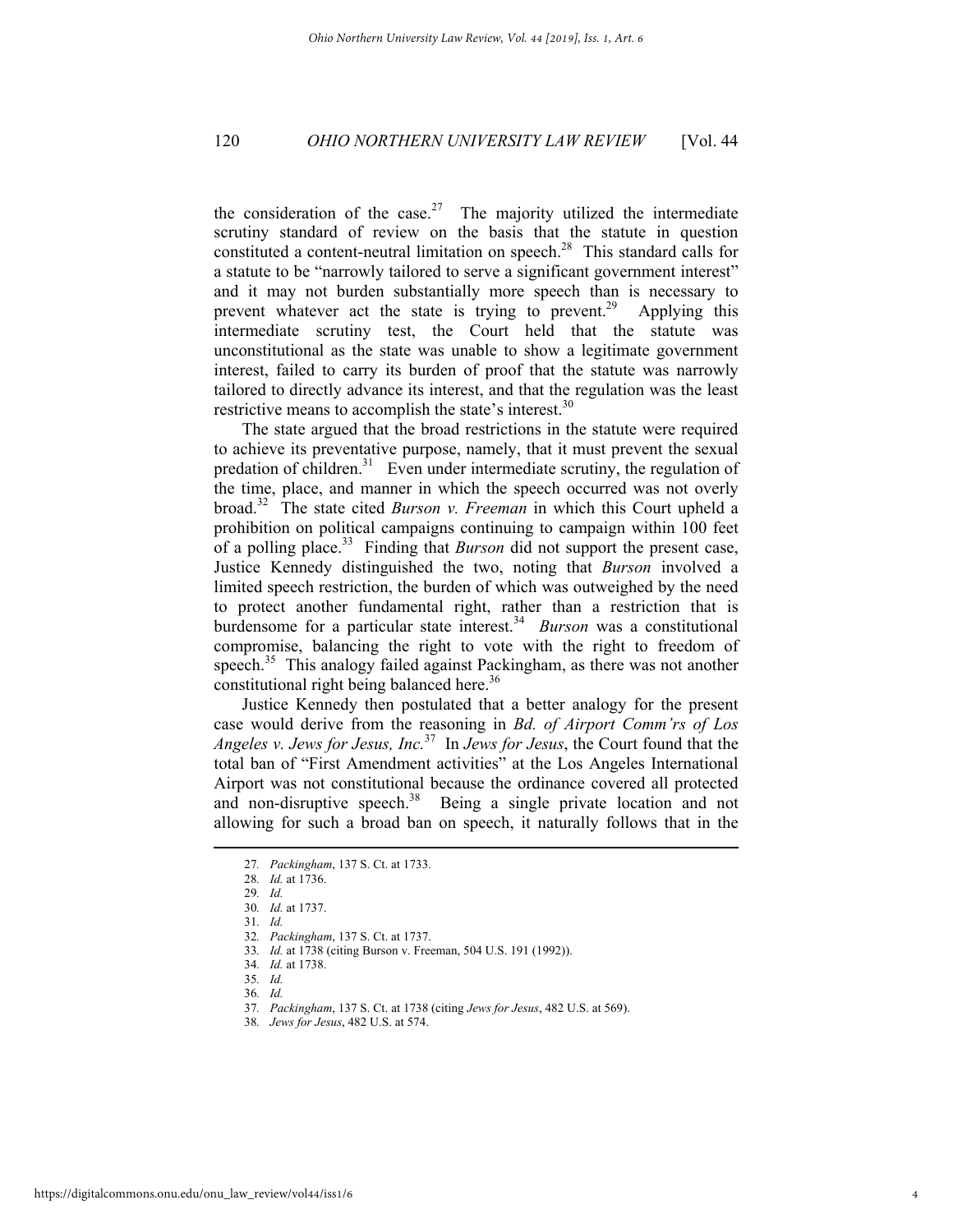present case, where the state attempted to ban speech from virtual locations, which exist nowhere and everywhere at once, the ban is far too broad.<sup>39</sup>

Additionally, the majority equated the Internet with that of traditional and quintessential public forums, such as public streets and parks. $40$  The Internet, and social media more specifically, is the fastest and most prevalent way for people to find jobs, debate current matters of the day, and engage directly and instantaneously with elected officials.<sup>41</sup> Due to the nature of the Internet, it provides people with a way to make their voices heard more than ever before.<sup>42</sup> This ability to access "vast realms of human thought and knowledge" is important for all Americans, but can be especially important for those who are convicted criminals, as a way for them to reintegrate into the society in which we live and gives them the ability to connect to a world of ideas.<sup>43</sup> A total ban from this vast network of thought and communication is unprecedented, yet gives an outer boundary for what Internet speech may be regulated by a state.<sup>44</sup>

Though not presently before the Court, Justice Kennedy noted that a state may enact more specific laws than this one in order to prevent the sexual abuse and exploitation of minors.<sup>45</sup> The Court cited *Brandenburg v*. *Ohio* stating that, "[s]pecific criminal acts are not protected speech even if speech is the means for their commission."<sup>46</sup> This must be balanced, however, with the notion that "[t]he Government may not suppress lawful speech as the means to suppress unlawful speech."<sup>47</sup> Essentially, the Court stated that a state may have a legitimate interest in suppressing speech that may result in the sexual predation of children, and that such speech may be trammeled, yet the state's regulations must be narrowly tailored to restrict specific speech acts, and not entirely close a vast arena for speech completely.<sup>48</sup>

#### *B. The Concurring in Judgment – Justice Alito*

The concurrence delivered by Justice Alito, in which Chief Justice Roberts and Justice Thomas joined, supported the majority in the judgment,

<sup>39</sup>*. Packingham*, 137 S. Ct. at 1738.

<sup>40</sup>*. Id.* at 1735.

<sup>41</sup>*. See Packingham*, 137 S. Ct. at 1735 (citing Brief for Electronic Frontier Foundation et al. as *Amici Curiae* Supporting Petitioner) (using governors of all 50 states and members of Congress as examples of the extent the Internet has one the ability to communicate with elected officials).

<sup>42</sup>*. Id.* at 1737 ("They allow a person with an Internet connection to 'become a town crier with a voice that resonates farther than it could from any soapbox.'" (quoting *Reno*, 521 U.S. at 870)).

<sup>43</sup>*. Id.*

<sup>44</sup>*. Packingham*, 137 S. Ct. at 1737.

<sup>45</sup>*. Id.*

<sup>46</sup>*. Id.; see* Brandenburg v. Ohio, 395 U.S. 444, 447-49 (1969).

<sup>47</sup>*. Id.* at 1738 (quoting Ashcroft v. Free Speech Coal., 535 U.S. 239, 255 (2002)).

<sup>48</sup>*. Id.* at 1737.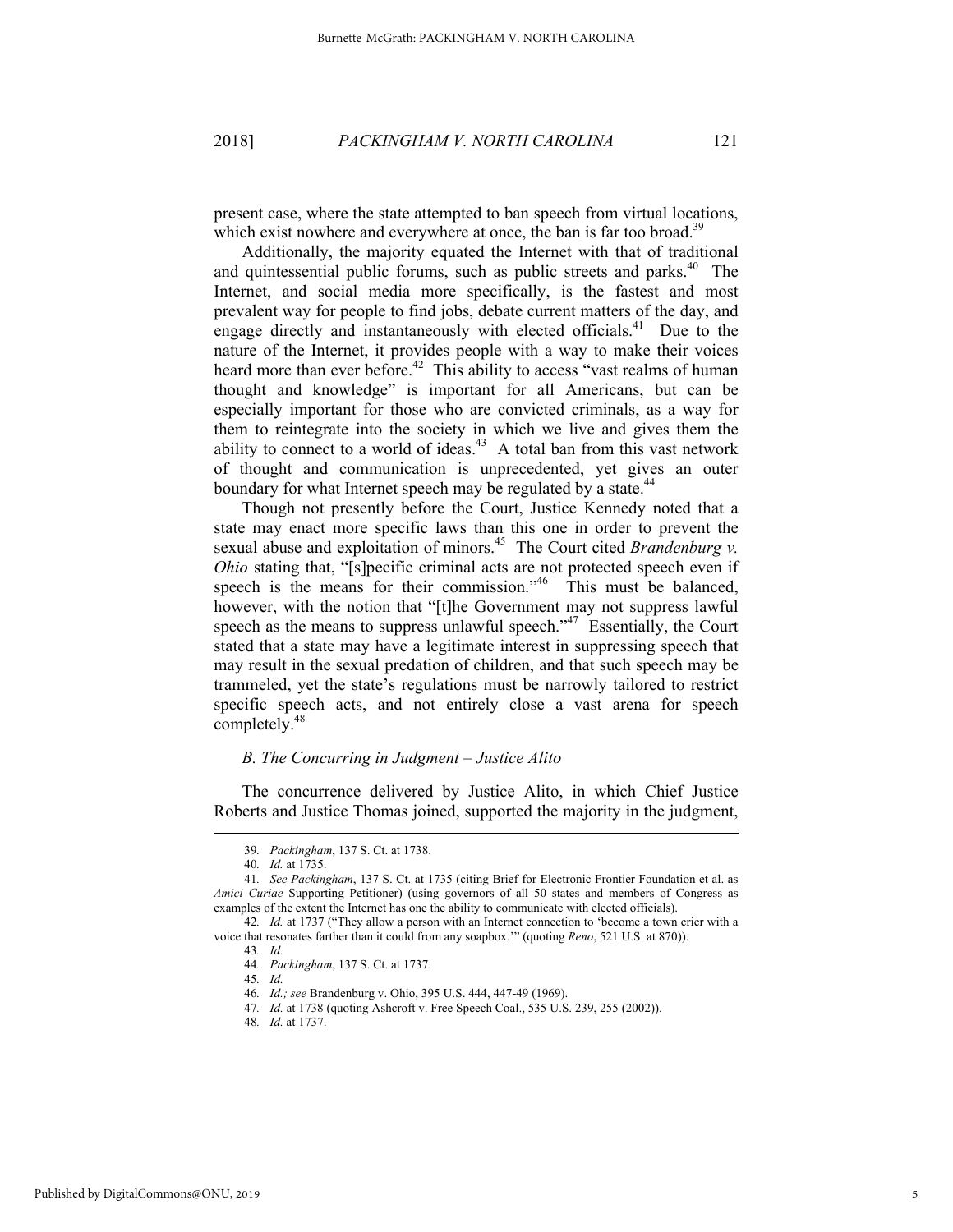but warned against interpreting the "undisciplined dicta" too broadly.<sup>49</sup> Justice Alito primarily expressed concern with the "loose rhetoric" of the majority.<sup>50</sup> In equating the whole of the Internet with that of the traditional public forum, the majority failed to address the specificity that is involved within the Internet.<sup>51</sup> Justice Alito noted key differences between the virtual world and the physical world, namely the visibility of the latter.<sup>52</sup> In the physical world, it is much easier to prevent criminals from attempting their crimes due to the visibility in its occurrence.<sup>53</sup> The Internet however, provides a veil under which a sexual predator may cloak himself or herself in virtual anonymity that may not be a possibility in reality.<sup>54</sup> Because the majority fails to make this distinction, the concurrence warned that there should be more specificity in the sites that are off limits to registered sex offenders.<sup>55</sup>

Justice Alito would have the Court define more specific parameters for websites that are unlawful for sex offenders to access.<sup>56</sup> The current statute would broadly include such a range of benign websites that are "unlikely to facilitate the commission of a sex crime against a child," namely sites such as Amazon.com, WebMD, and the Washington Post online. $57$ concurrence listed those sites as ones that fit within the definition of a commercial social networking website under the North Carolina statute, yet due to the purpose and usage of these sites, they are "ill suited for use in stalking or abusing children."<sup>58</sup>

The danger that must be identified here is that the Internet, if it is to be equated with the traditional public forum, should not be viewed simplistically as one large space within which a state cannot restrict speech; rather, the Internet must be further subdivided.<sup>59</sup> According to Justice Alito, there is a difference between sites such as Amazon.com and social media sites that are geared toward a minor audience. $60$  The majority fails to distinguish between the variety of sites, giving an overarching statement that a state may enact more specific laws regarding the restriction of sex offenders access to social media without further defining the types of sites

<sup>49</sup>*. Packingham*, 137 S. Ct. at 1738 (Alito, J., concurring).

<sup>50</sup>*. Id.* at 1743.

<sup>51</sup>*. Id.* at 1738.

<sup>52</sup>*. Id.* at 1743.

<sup>53</sup>*. Id.*

<sup>54</sup>*. Packingham*, 137 S. Ct. at 1743 (Alito, J., concurring).

<sup>55</sup>*. Id.*

<sup>56</sup>*. Id.*

<sup>57</sup>*. Id.* at 1741-42. 58*. Id.* at 1743.

<sup>59</sup>*. Packingham*, 137 S. Ct. at 1741 (Alito, J., concurring).

<sup>60</sup>*. Id.* at 1743.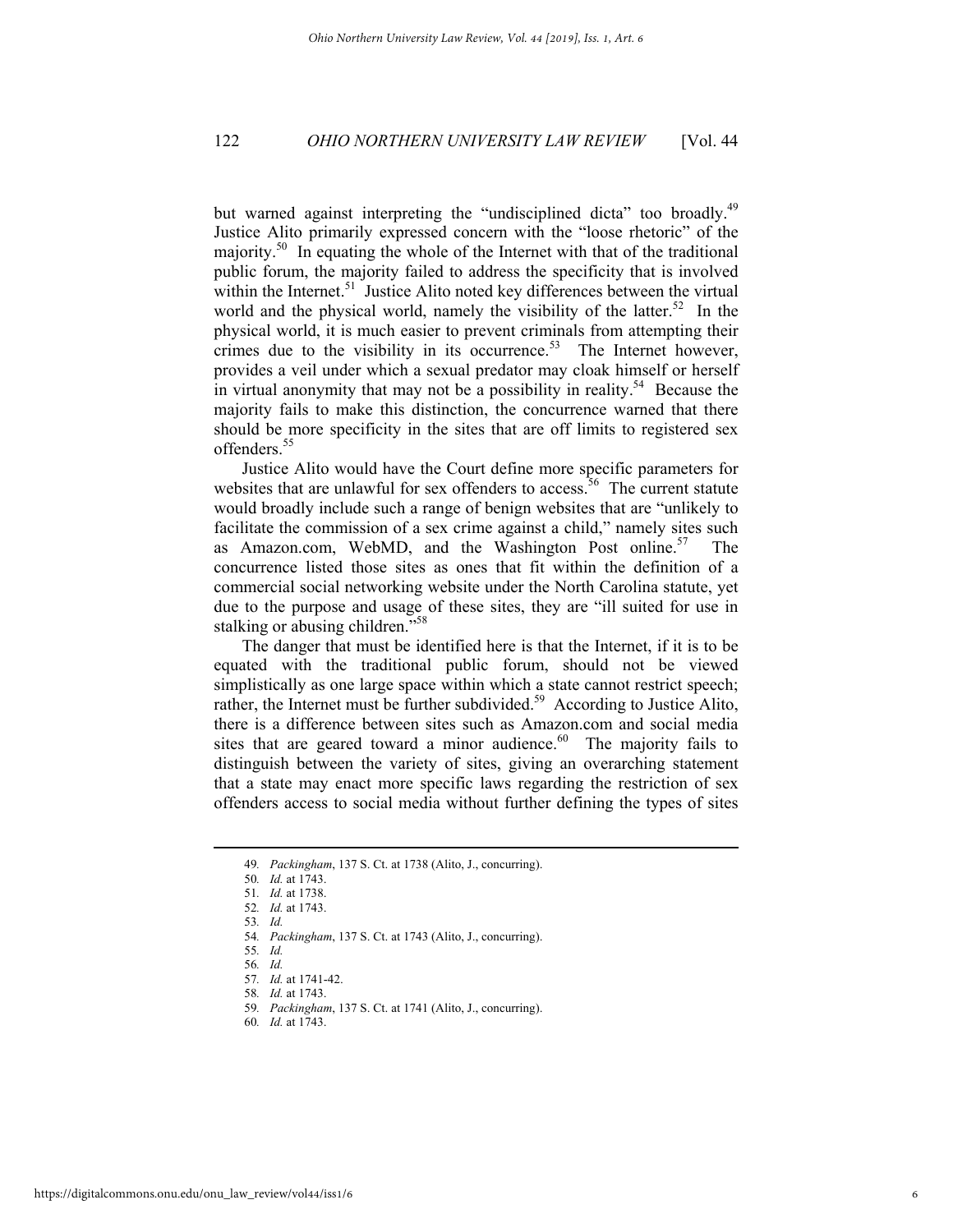that could be restricted. $61$  The overall argument made by the concurrence was that while First Amendment protections on the Internet are necessary, there should be caution in applying the Court's free speech precedents to the Internet as a whole. $62$  Because the full dimensions of the Internet are unknown at the present time, Justice Alito warned the Court that too broad of a protection within cyberspace may not reflect the circumstances for which protections are meant to be afforded.<sup>63</sup>

#### IV. ANALYSIS

#### *A. Introduction*

The Supreme Court has generally been hesitant to address the relationship between the Internet and the First Amendment.<sup>64</sup> Very few cases decided by the Supreme Court have analyzed the issue of what Internet speech may be regulated and when such regulation may occur. As the Internet is a vast and virtual space, it is difficult to stricture boundaries by which speech can or should be limited. As the Internet has evolved over the past few decades, the commercial nature of the Internet has created a virtual marketplace and social forum.<sup>65</sup> This evolution changes the ways in which people interact with and on the Internet. The Court realized that the "Cyber Age is a revolution of historic proportions" and due to this realization, are unwilling to make a determination that may soon be obsolete.<sup>66</sup>

In spite of this stance typical of the Supreme Court, the decision in *Packingham* does address current concerns in the relationship between the Internet and the First Amendment, setting a standard by which the government may regulate content-neutral Internet speech. $67$  The decision in *Packingham* required the Court take a stance on Internet speech, the repercussions of which are many. The globalization of the Internet and the new parameters by which the government may regulate American's online speech is unprecedented. This note will discuss the Court's previous stance on regulating Internet speech, where *Packingham* might lead the Court and other governmental bodies going forward, and a state's interest in protecting minor children by offering solutions that do not trammel protected speech.

<sup>61</sup>*. Id.* at 1738.

<sup>62</sup>*. Id.* at 1744.

<sup>63</sup>*. Id.*

<sup>64</sup>*. Packingham*, 137 S. Ct. at 1736.

 <sup>65.</sup> Boundless, *Global Marketing and the Internet*, BOUNDLESS MKTING (Aug. 30, 2017, 10:41 AM), https://www.boundless.com/marketing/textbooks/boundless-marketing-textbook/global-marketing-7/global-marketing-mix-56/global-marketing-and-the-internet-286-6895/.

<sup>66</sup>*. Packingham*, 137 S. Ct. at 1736.

<sup>67</sup>*. Id.*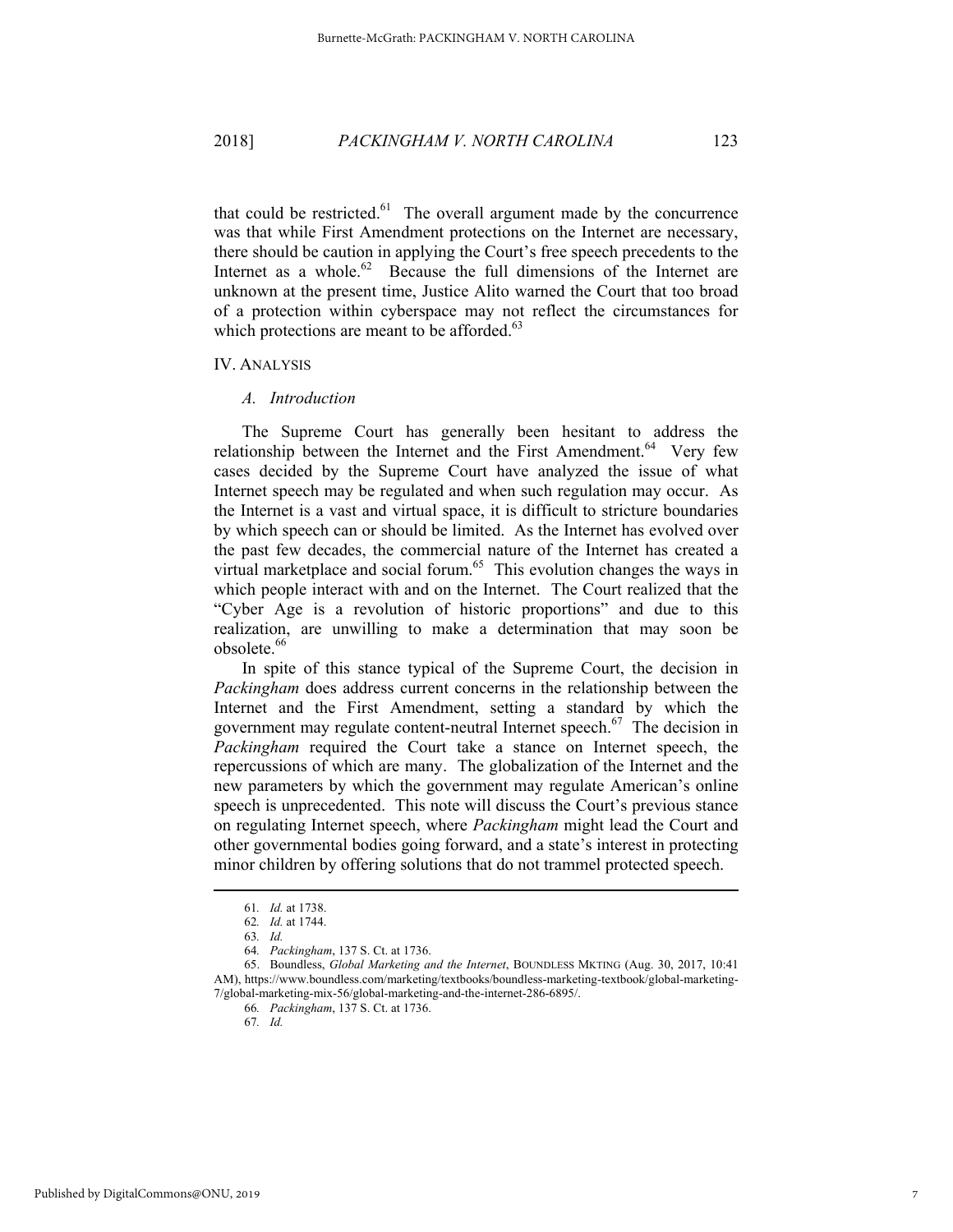#### *B. Expansion Of Prior Law*

The Court has been cautious in its review and application of First Amendment restrictions in relation to the Internet, *Packingham* being one of the first in this arena to be granted certiorari.<sup>68</sup> *Packingham* effectively expanded the Court's current stance on Internet speech restrictions, having previously ruled on content-based Internet speech restrictions.<sup>69</sup> The Court generally ruled on cases involving legislation protecting minors from being exposed to indecent material on the Internet such as the Communications Decency Act, Child Pornography Prevention Act, and the Child Online Protection Act.<sup>70</sup> All of these laws are related to children and pornographic material on the Internet.<sup>71</sup> While those laws were enacted in order to protect children, the laws were subjected to strict scrutiny, the highest standard of review, because they contained content-based restrictions.72 While in the same vein as the speech discussed in *Packingham*, strict scrutiny review is just that, strict, making it difficult for government actors to achieve their goal of restricting Internet speech.73

Most restrictions on speech on the Internet do not emanate from the government, but from private corporations that own and regulate users of their social media sites.<sup>74</sup> These privatized restrictions on Internet speech are favored due to a "presumption in favor of the enforceability of a contract."<sup>75</sup> By contracting over terms of use, rather than terms being delineated by a governmental entity, the commercial and marketplace nature of the Internet thrives within its own structure.<sup>76</sup> Many social media sites require the user to agree to terms of service in order to fully access the benefits of the site. These social media sites have built into their user agreements specific rules regarding speech acts their users are allowed to engage in, as well as provided a mechanism for the site to remove an

<sup>68</sup>*. Id.*

<sup>69</sup>*. See generally Ashcroft*, 535 U.S. 234 (holding that provisions in the Child Pornography Protection act were too broad under a strict scrutiny standard, and therefore unconstitutional); *see also Reno*, 521 U.S. at 239 (holding that breadth of the provisions in the Communications Decency Act "lack[] the precision that the First Amendment requires" and ultimately the State did not meet its burden for regulating content-based speech).

<sup>70</sup>*. Ashcroft*, 535 U.S. at 239; *see Reno*, 521 U.S. at 858-59.

 <sup>71.</sup> Communications Decency Act, 47 U.S.C. 230 (1998); Child Pornography Prevention Act, 18 U.S.C. 2251 (1996); Child Online Protection Act, 47 U.S.C. 231 (1998).

 <sup>72.</sup> Communications Decency Act, 47 U.S.C. 230 (1998); Child Pornography Prevention Act, 18 U.S.C. 2251 (1996); Child Online Protection Act, 47 U.S.C. 231 (1998).

<sup>73</sup>*. Reno*, 521 U.S. at 879.

 <sup>74.</sup> Alice E. Marwick, *Are There Limits To Online Free Speech?*, DATA & SOC'Y: POINTS (Jan. 5, 2017), https://points.datasociety.net/are-there-limits-to-online-free-speech-14dbb7069aec.

 <sup>75.</sup> Jacquelyn E. Fradette, *Online Terms of Service: A Shield for First Amendment Scrutiny of Government Action*, 89 NOTRE DAME L. REV. 947, 949 (2014).

<sup>76</sup>*. Id.*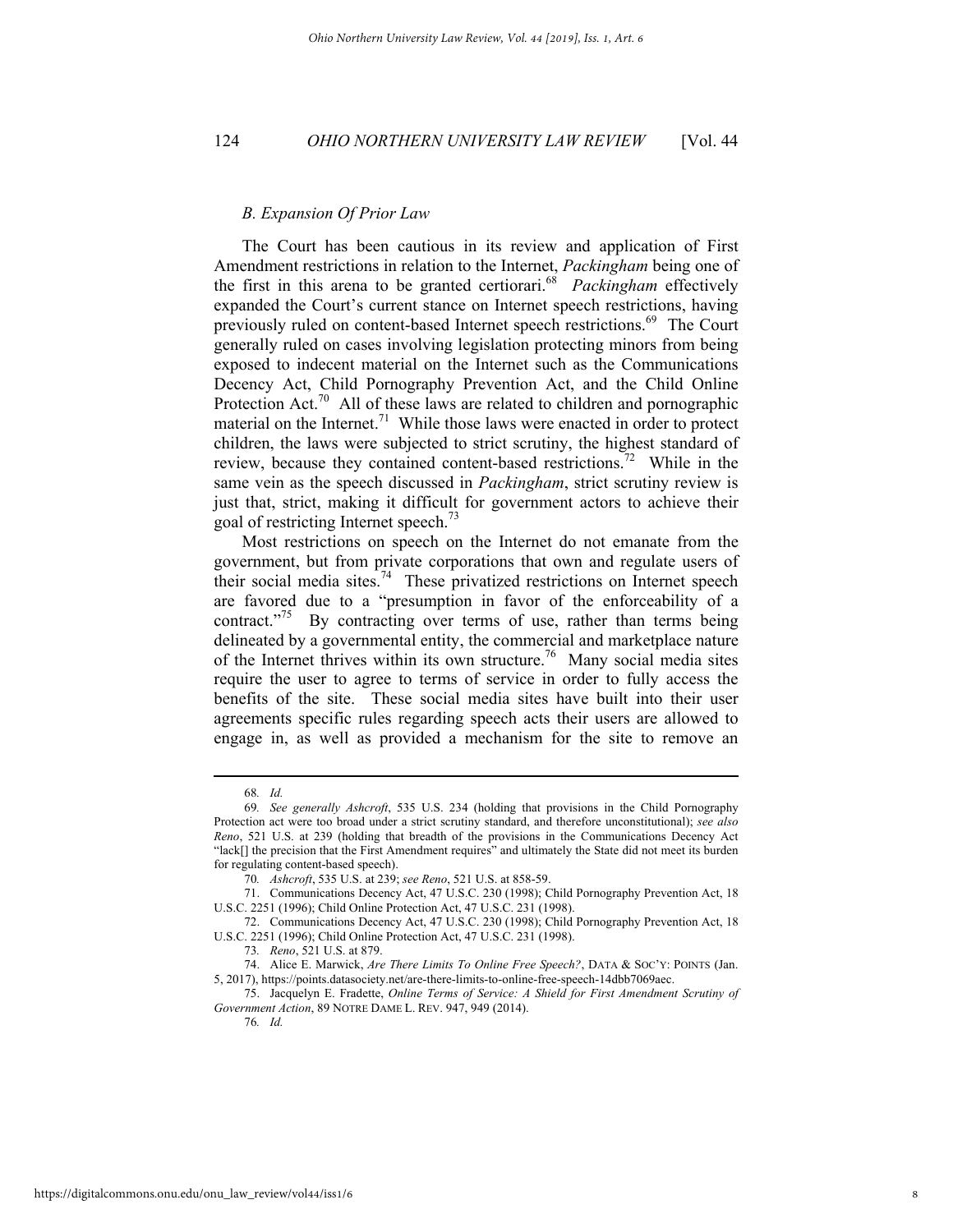uncooperative person's access to an account. For example, the social media site Facebook prohibits users from engaging in "hate speech" and removes accounts containing this prohibited content.<sup>77</sup> The social media site Twitter recently suspended accounts linked to a neo-Nazi website.<sup>78</sup> The privatization of Internet speech regulation is essential in a free market as it allows companies to dictate their own business practices. The decision in *Packingham* adopts a new avenue for government regulation, allowing the government to interfere with individual social media entities and their ability to regulate speech that occurs on their websites.

The Court has also cautiously side-stepped recent cases involving student Internet speech, denying certiorari in many recent cases.<sup>79</sup> In several instances, schools have enacted regulations that limit off-campus Internet speech by students.<sup>80</sup> Many lower courts have relied on and expanded the Supreme Court's ruling in *Tinker v. Des Moines Indep. Cmty. Sch. Dist.*81 In *Tinker*, the Court held that students' on-campus speech could be regulated under specific circumstances, namely the substantial disruption standard which stated a school may regulate a student's on-campus speech if it can be reasonably forecasted that a substantial disruption or material interference would occur in the school, and some disruption did in fact occur.<sup>82</sup> This substantial disruption must interfere with the operation of the school, and not be a mere desire to avoid discomfort and unpleasantness in the school environment. $83$  Several lower courts have tried to expand this substantial disruption test to *off*-campus discourse based on the proposition that speech that originates off-campus nevertheless simultaneously exists on-campus because of the invasive virtual nature of the Internet. $84$  This paradoxical viewpoint could lead to increasingly absurd results, such as campuses attempting to regulate the off-campus Internet speech of nonstudents on the theory that all Internet communications are reasonably forecasted to breach the borders of the campus causing disruption; a result the Court has aimed to avoid through its lack of review of off-campus speech cases.

 <sup>77.</sup> David Ingram, *Twitter Shutters Accounts of U.S. White Supremacy Website*, REUTERS (Aug. 16, 2017, 9:35 PM), https://www.reuters.com/article/virginia-protests-tech-idUSL2N1L21N5.

<sup>78</sup>*. Id.*

<sup>79</sup>*. See generally* Bell v. Itowamba, 799 F.3d 379 (2015), *petition for cert. filed*, (15-666), 2016 LEXIS 475.

 <sup>80.</sup> Dunkley v. Bd. Of Educ., 216 F. Supp. 3d 485, 492 (2016) (citing Kowalski v. Berkeley Cty. Sch., 652 F.3d 565, at 568-69 (4th Cir. 2011)) (referring to school-implemented policy for harassment, which reaches students' off-campus speech).

<sup>81</sup>*. Tinker*, 393 U.S. 503.

<sup>82</sup>*. Id.* at 512-13.

<sup>83</sup>*. Id.* at 509.

<sup>84</sup>*. See generally* C.R. v. Eugene Sch. Dist. 4J, 835 F.3d 1142 (9th Cir. 2016) (considering whether a school can regulate students' off-campus speech).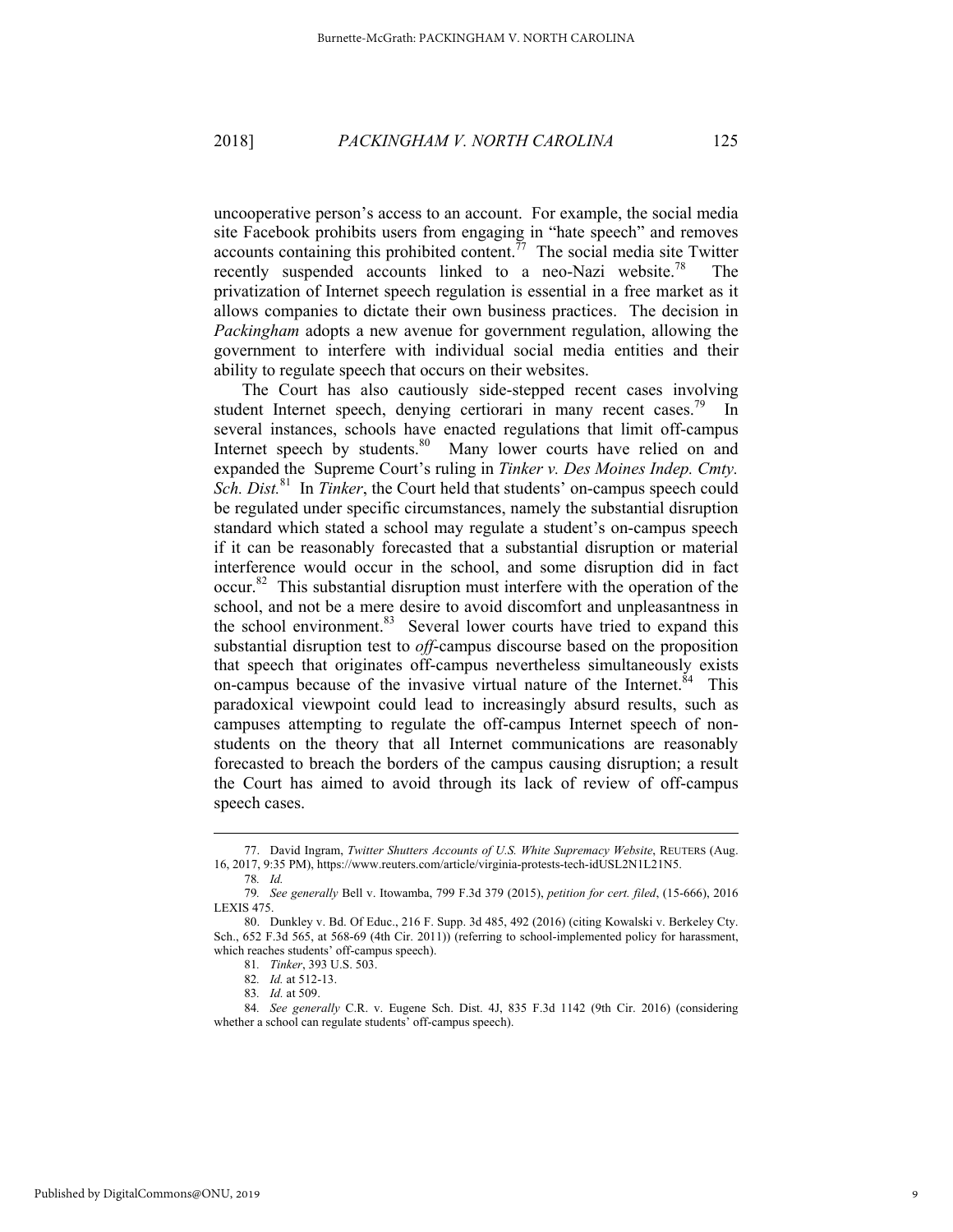The cases and ideals of the Court pre-*Packingham* show a Court resistant to deciding the extent to which a state has the ability to regulate Internet speech. *Packingham* has carved out a new direction for the Court, sending forth a definitive standard by which governmental bodies may now tailor their laws in order to gain more control and power over speech disseminated over the Internet.<sup>8</sup>

### *C. Forecasted Effect On Future Decisions*

In this relatively new realm of cyberspace, and the new potential government influence and dominion in limiting speech within it, creates difficulty in pinning down and defining the depth with which the government may regulate the online speech of an individual. The test placed before us by the *Packingham* Court gives the outer perimeter, but how far wide the reach is to that perimeter is not yet known. The virtual, nontangible nature of the Internet adds to the difficulty of determining just where a governmental body may reach out and attempt to take hold.<sup>86</sup> Under the intermediate scrutiny test, a government agent need only put into effect a law that is both narrowly tailored to and includes a substantial government interest.87 The low threshold of this standard paired with a multitude of state actors who may implement new laws under the guise of substantial government interest or of being narrowly tailored may be detrimental to individuals' speech protections. Individuals should be on notice that these laws might come into being and courts must prepare for an influx of claims against laws restricting Internet speech. The Internet is a different world than our physical world.<sup>88</sup> The vastness yet closeness of it in our daily lives creates a difficult task for government actors desiring to help protect the rights of some individuals, while ousting others.

Under the privatized "terms of use" contract system, access to the Internet as a public forum exists in a "take it or leave it" situation. Just as a person need not enter a business she does not like nor enter a park where she witnesses people demonstrating their First Amendment rights, the same is true with the Internet. If she does not like the "terms of use" for a particular site, she may find another one or even create her own website, giving her a place within the expanse of the Internet to exercise her right to protected speech.

<sup>85</sup>*. Packingham*, 137 S. Ct. at 1736.

<sup>86</sup>*. Id.* at 1744 (Alito, J., concurring).

<sup>87</sup>*. Perry*, 460 U.S. at 45.

<sup>88</sup>*. Packingham*, 137 S. Ct. at 1744 (Alito, J., concurring).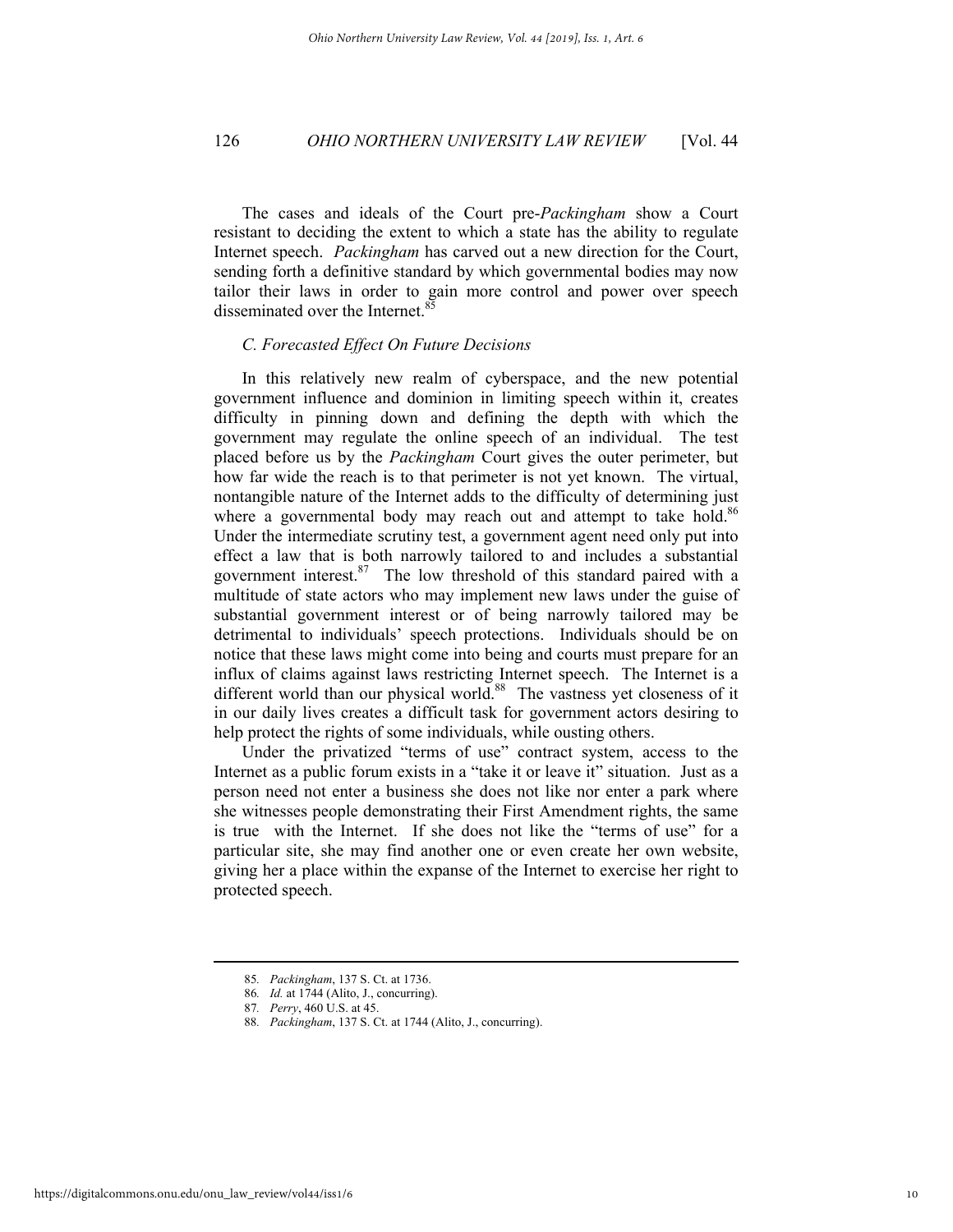The troubling issue that arises out of the holding in *Packingham* occurs when a state meets the intermediate scrutiny standard.<sup>89</sup> When this occurs, there is no longer a "take it or leave it" option to access the particular forum on an individual's own volition. Under this standard, access is barred from this forum. The Court in *Packingham* failed to give further examples of classification for what status an individual might need in order to be prevented from access to certain Internet sites. The only status addressed in *Packingham* was a criminal status.<sup>90</sup>

The Court briefly mentioned in dicta an issue with the state's attempt to enforce severe restrictions on Internet speech for persons who have already served their sentences for their crimes. $\frac{91}{1}$  While not binding authority, it is important to note the Court's dislike and caution in identifying a status of people in which the state may restrict access to an Internet forum. The state seemed to equate the status of registered sex offender to someone who is still under the supervision of a court through this additional restriction on speech.<sup>92</sup> Persons who are currently incarcerated are not afforded the same protections as those who are outside a court's supervision.<sup>93</sup> However, once a person has completed her sentence, she is not under the control of a court and has expanded access to her fundamental rights, including the freedom of speech. While Second Amendment rights are quelled post-incarceration by felonious status, the First and Fourth Amendments do not loosen their grasp due to felonious status.<sup>94</sup> This Court has not held that a person's First Amendment right is trammeled by this status, and in fact encourages the use of the Internet as a way of integrating back into society and finding a job.<sup>95</sup>

The idea of not restricting a person's rights post-incarceration is welcome amidst the vast possibilities of speech restrictions available after this case. Looking forward in light of the *Packingham* decision, there are other ways a state may serve its legitimate interest in protecting children without quelling a registered sex offender's (or any other status offender's) right to free speech.

<sup>89</sup>*. Packingham*, 173 S. Ct. at 1736.

<sup>90</sup>*. Id.* at 1737.

<sup>91</sup>*. Id.*

<sup>92</sup>*. Id.*

 <sup>93.</sup> Bell v. Wolfish, 441 U.S. 520, 547 (1979) ("[W]e have held that even when an institutional restriction infringes a specific constitutional guarantee, such as the First Amendment, the practice must be evaluated in the light of the central objective of prison administration, safeguarding institutional security.").

 <sup>94.</sup> District of Columbia v. Heller, 554 U.S. 570, 579 (2008).

<sup>95</sup>*. Packingham*, 137 S. Ct. at 1737.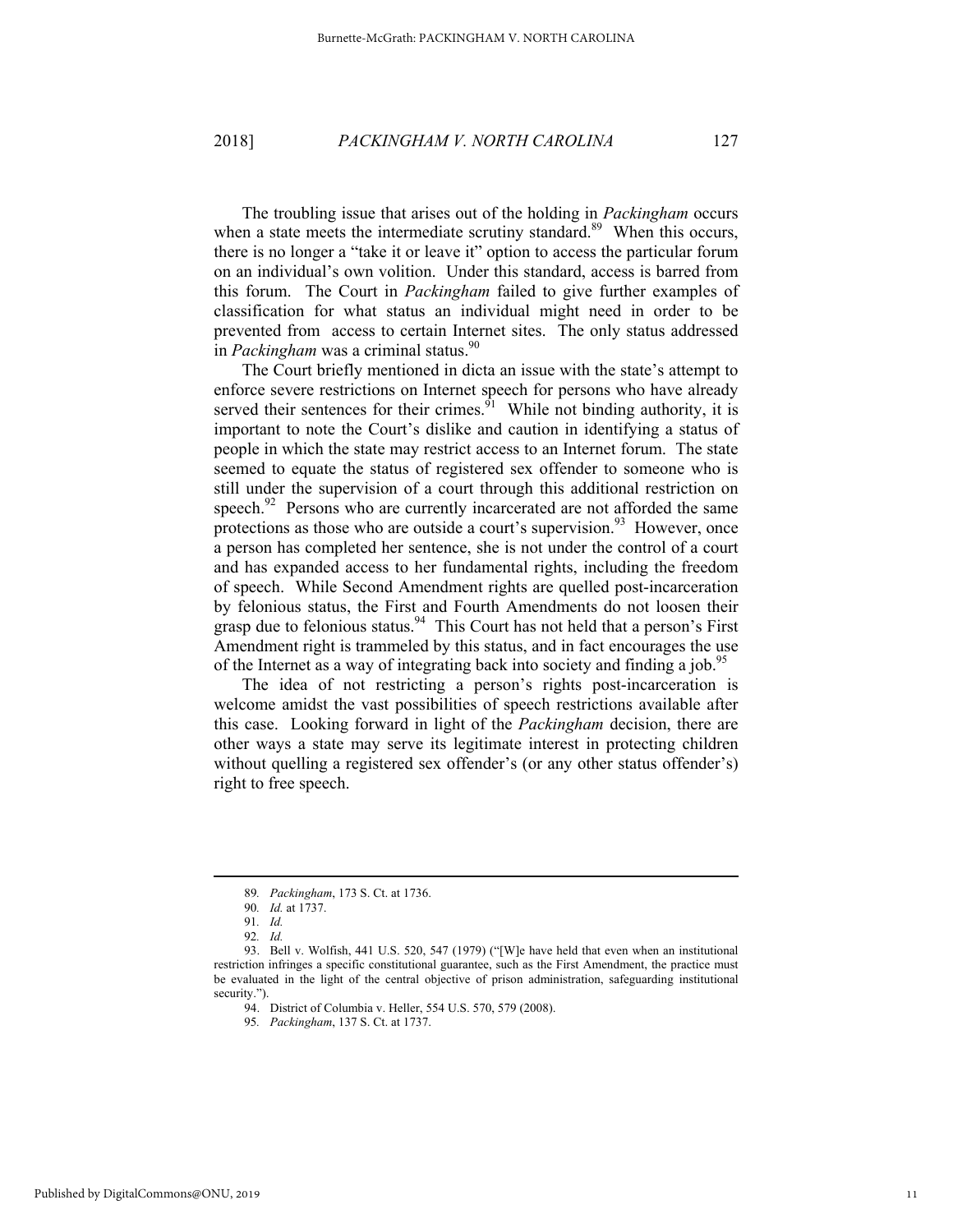# *D. Alternatives To Restricting Registered Sex Offenders' Internet Speech*

The Court in *Packingham* recognized that the state had a legitimate interest in protecting minor children from potential sexual predators on the Internet.<sup>96</sup> However, as an alternative to the denial of full access to commercial social media sites, $97$  states enacting laws with the goal to protect minor children from sex offenders could amend their registration statutes to include a requirement for those who must register to provide a list of any social media site they are a member of, as well as requiring their full legal name to be used on the site.<sup>98</sup> The legal name requirement allows members of the forum, in which the registered sex offender is also a member, the ability to look up that person's already published registration status. As registered sex offenders are already required to publish publicly their status as such, $99$  the additional name requirement online does not infringe on their ability to access and engage in the forum in which speech is freely exchanged.<sup>100</sup> Rather, it fosters a state's interest in protecting minor children from predation, as the name of whomever may come into contact with them is easily searchable in order to discover any suspicious or mal intent.

In light of the *Packingham* decision, a state may decide to restrict Internet speech in order to achieve its interest. However, the decision by this Court to allow Internet speech regulation by the government as long as it meets the test of intermediate scrutiny is not the only way a state may further its legitimate interest. The Court does not foreclose on a state's ability to add or alter its current statutes to include more elements. This alternative would allow a state to both protect children and protect the speech rights typically afforded to individuals in a public forum.

#### V. CONCLUSION

The future of the government's restriction on Internet speech is as expansive as the Internet itself. The need to balance multiple constitutional protections between individuals and those who a state has a substantial interest in specially protecting is not an easy task. To prevent a person or status of people from accessing what has quickly become the most

<sup>96</sup>*. Id.* at 1739 (Alito, J., concurring) (quoting New York v. Ferber, 458 U.S. 747, 757 (1982)).

 <sup>97.</sup> N.C. GEN. STAT. § 14-202.5 (defining commercial social media sites).

<sup>98</sup>*. See generally* Commonwealth v. Peebles, No. 72 MDA 2017, 2017 Pa. Super. Unpub. LEXIS 2927 (Aug. 4, 2017).

 <sup>99.</sup> N. C. GEN. STAT. § 14-208.7 (detailing general registration requirements for criminal sex offenders residing in North Carolina).

<sup>100</sup>*. See Peebles*, 2017 LEXIS 2927, at n.2 (citing *Packingham*, 137 S. Ct. at 1733).